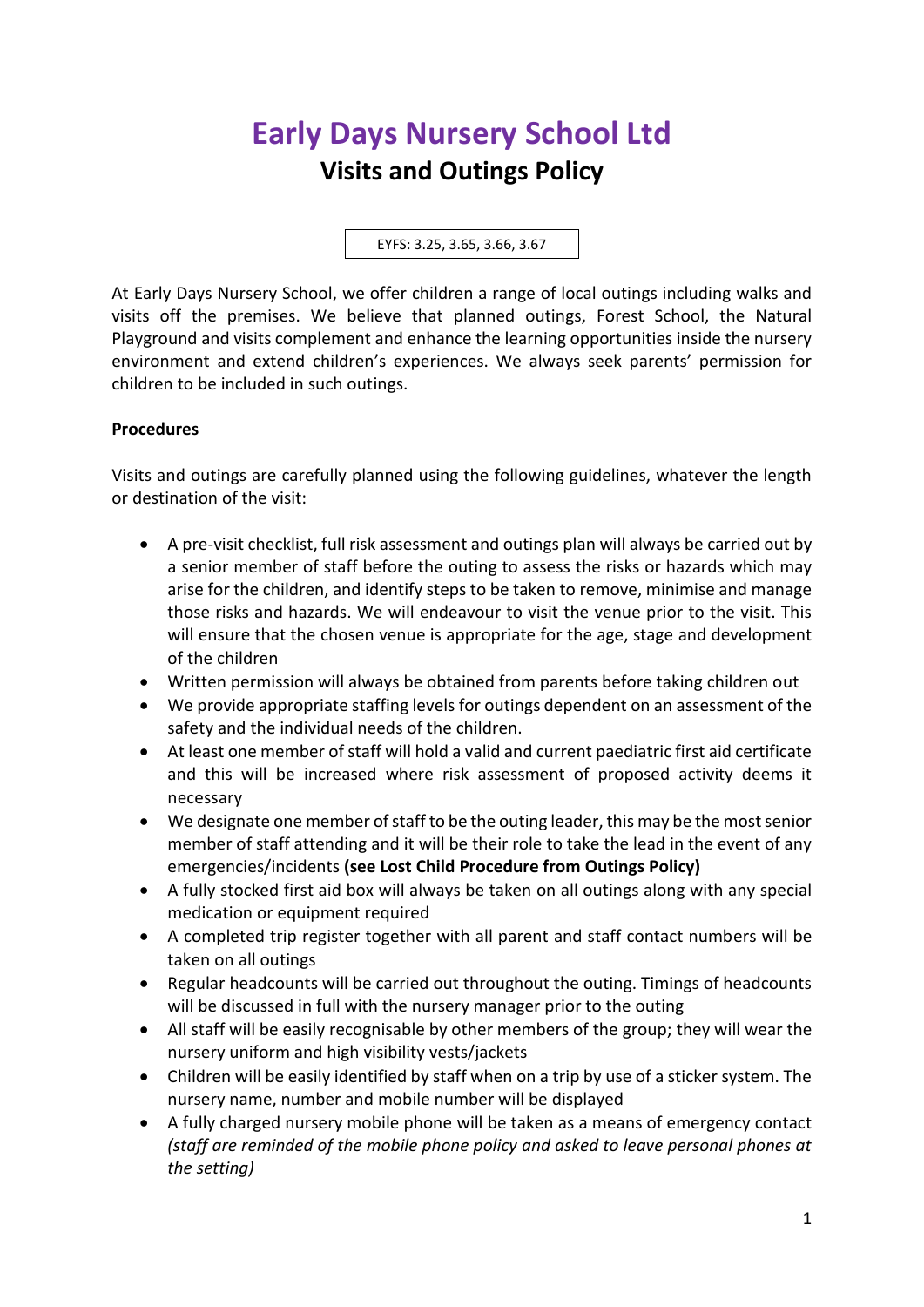• In the event of an accident, staff will assess the situation. If required, the group will return to nursery immediately and parents will be contacted to collect their child. In the event of a serious accident an ambulance will be called at the scene, as well as parents being contacted. One member of staff will accompany the child to the hospital, and the rest of the group will return to the nursery.

### **Risk assessment/outings plan**

The full risk assessment and outing plan will be displayed for parents to see before giving consent. This plan will include details of:

- The name of the designated person in charge the outing leader
- The name of the place where the visit will take place
- The estimated time of arrival at the place where they are visiting and expected time they will arrive back at the nursery
- The number of children, age range of children, the ratio of staff to children, children's individual needs and the group size
- The equipment needed for the trip, i.e. first aid kit, mobile phone, coats, safety reins, pushchairs, rucksack, packed lunch etc.
- Staff emergency contact numbers
- Method of transportation and travel arrangements (including the route)
- Financial arrangements
- Emergency procedures
- The name of the designated first aider and the first aid provision
- Links to the child's learning and development needs.

### **Use of vehicles for outings**

- All staff members shall inform parents in advance of any visits or outings involving the transportation of children away from the nursery
- The arrangements for transporting children will always be carefully planned and where necessary additional people will be recruited to ensure the safety of the children. This is particularly important where children with disabilities are concerned
- All vehicles used in transporting children are properly licensed, inspected and maintained
- Drivers of vehicles are adequately insured
- All vehicles used are fitted to the supplier's instructions with sufficient numbers of safety restraints appropriate to the age/weight of the children carried in the vehicle. Any mini buses/coaches are fitted with 3-point seat belts
- When we use a mini bus, we check that the driver is over 21 years of age and holds a Passenger Carrying Vehicle (PCV) driving licence. This entitles the driver to transport up to 16 passengers
- When children are being transported, we maintain ratios.

When planning a trip or outing using vehicles, records of vehicles and drivers including licenses, MOT certificates and business use insurance are checked. If a vehicle is used for outings the following procedures will be followed:

- Ensure seat belts, child seats and booster seats are used
- Ensure the maximum seating is not exceeded
- All children will be accompanied by a registered member of staff